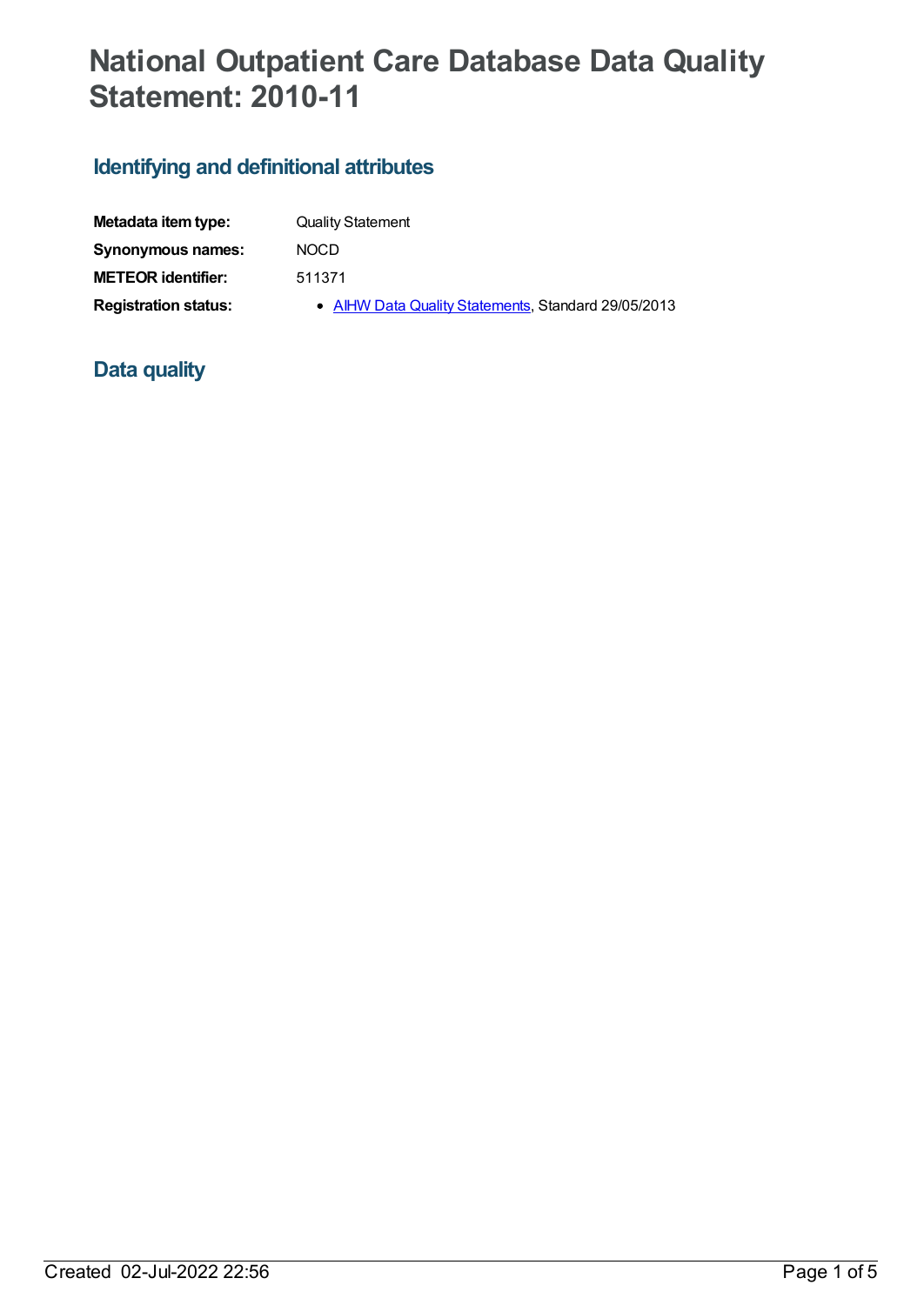The National Outpatient Care Database (NOCD) includes aggregate data on services provided to non-admitted, non-emergency patients registered for care in outpatient clinics of public hospitals. The data supplied are based on the National Minimum Data Set for Outpatient care (OPC NMDS).

While the scope of the NOCD covers public hospitals in public hospital peer groups A or B (Principal referral and specialist women's and children's hospitals or Large hospitals) in Australian hospital statistics of the previous year, data were also provided by some states and territories for hospitals in peer groups other than A and B.

For 2010–11, the proportion of outpatient occasions of service reported to the NOCD was estimated as 96% for public hospitals in peer groups A and B and 78% for all public hospitals.

The NOCD includes data on the type of outpatient clinic and counts of individual and group occasions of service.

The database includes data for each year from 2005–06 to 2010–11.

## **Summary of key issues**

• While the scope of the National Outpatient Care Database (NOCD) covers public hospitals in public hospital peer groups A and B (Principal referral and specialist women's and children's and Large hospitals), data were also provided by some states and territories for hospitals in peer groups other than A and B:

– New South Wales provided data for 2 Medium hospitals

– Victoria provided data for 1 Medium hospital

– Western Australia provided data for 5 Medium hospitals, 2 Small remote acute hospitals, 1 Small non-acute hospital and 1 Rehabilitation hospital

– South Australia provided data for 1 Medium hospital

– Tasmania provided data for 1 Medium hospital.

• For 2010–11, the proportion of outpatient occasions of service reported to the NOCD was estimated as 96% for public hospitals in peer groups A and B and 78% for all public hospitals.

• The data in the NOCD are not necessarily representative of the hospitals not included in the NOCD. Hospitals not included do not necessarily have outpatient clinics that are equivalent to those in hospitals in peer groups A and B.

• The data collection does not include care provided to non-admitted patients in emergency departments.

• Although the NOCD is a valuable source of information on services provided to non-admitted, non-emergency patients, the data have limitations. For example, there is variation in admission practices between states and territories and there is variation in the types of services provided for non-admitted patients in a hospital setting.

• For 2010–11, some states re-categorised some outpatient clinics to align with the Activity Based Funding Tier 2 structure. Therefore, these data may not be comparable to data reported for previous years.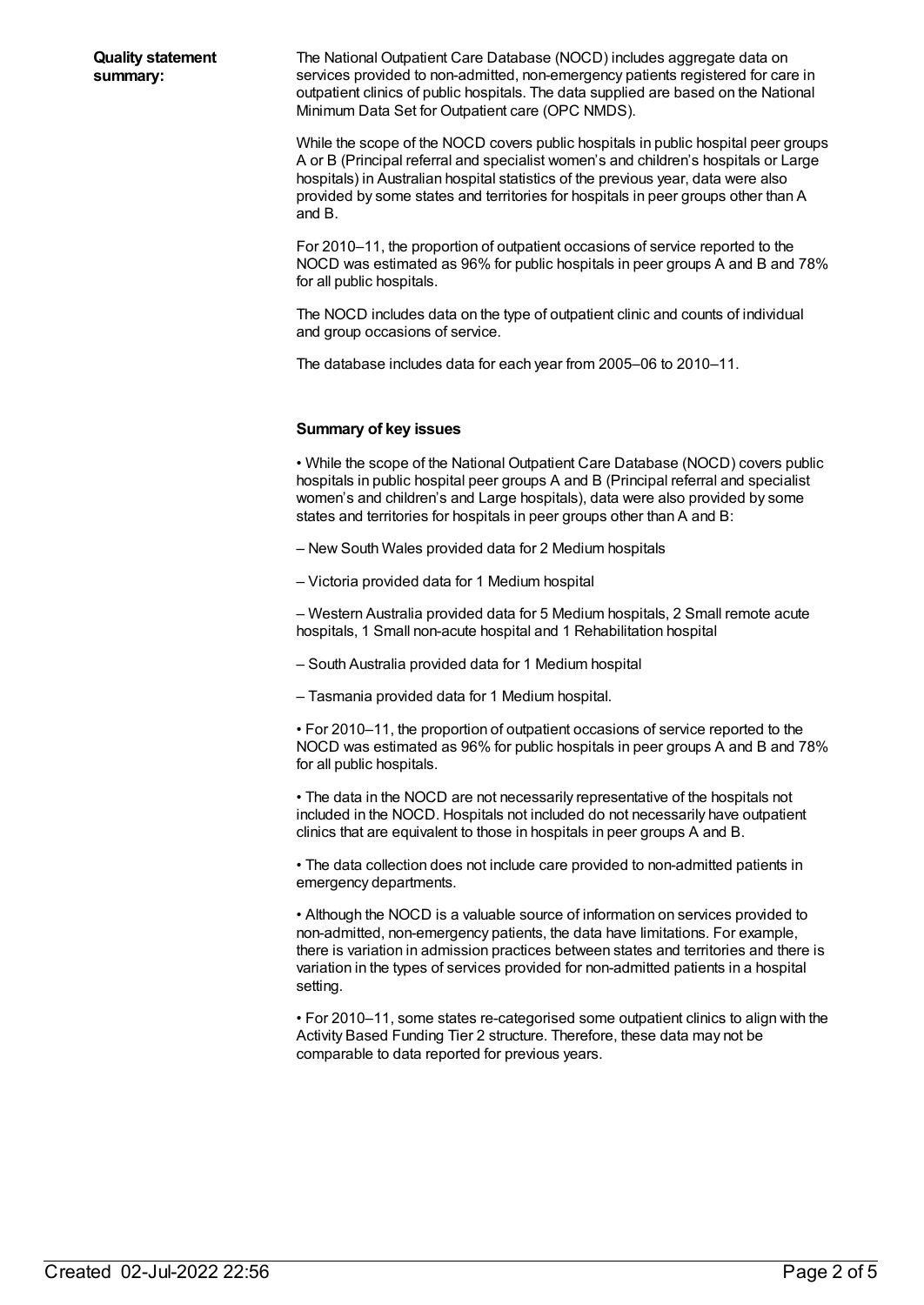| Institutional environment: | The Australian Institute of Health and Welfare (AIHW) is a major national agency set<br>up by the Australian Government under the Australian Institute of Health and<br>Welfare Act 1987 to provide reliable, regular and relevant information and statistics<br>on Australia's health and welfare. It is an independent statutory authority<br>established in 1987, governed by a management board, and accountable to the<br>Australian Parliament through the Health and Ageing portfolio. |
|----------------------------|-----------------------------------------------------------------------------------------------------------------------------------------------------------------------------------------------------------------------------------------------------------------------------------------------------------------------------------------------------------------------------------------------------------------------------------------------------------------------------------------------|
|                            | The AIHW aims to improve the health and wellbeing of Australians through better<br>health and welfare information and statistics. It collects and reports information on a<br>wide range of topics and issues, ranging from health and welfare expenditure,<br>hospitals, disease and injury, and mental health, to ageing, homelessness,<br>disability and child protection.                                                                                                                 |
|                            | The Institute also plays a role in developing and maintaining national metadata<br>standards. This work contributes to improving the quality and consistency of<br>national health and welfare statistics. The Institute works closely with governments<br>and non-government organisations to achieve greater adherence to these<br>standards in administrative data collections to promote national consistency and<br>comparability of data and reporting.                                 |
|                            | One of the main functions of the AIHW is to work with the states and territories to<br>improve the quality of administrative data and, where possible, to compile national<br>datasets based on data from each jurisdiction, to analyse these datasets and<br>disseminate information and statistics.                                                                                                                                                                                         |
|                            | The Australian Institute of Health and Welfare Act 1987, in conjunction with<br>compliance to the Privacy Act 1988, (Commonwealth) ensures that the data<br>collections managed by the AIHW are kept securely and under the strictest<br>conditions with respect to privacy and confidentiality.                                                                                                                                                                                              |
|                            | For further information see the AIHW website <www.aihw.gov.au></www.aihw.gov.au>                                                                                                                                                                                                                                                                                                                                                                                                              |
|                            | Data for the NHMD, the NPHED, the NNAPEDCD, the NESWTDC and the NOCD<br>were supplied to the AIHW by state and territory health authorities under the terms<br>of the National Health Information Agreement (see the following link).                                                                                                                                                                                                                                                         |
|                            | <http: 182135="" content="" index.phtml="" itemld=""></http:>                                                                                                                                                                                                                                                                                                                                                                                                                                 |
|                            | The state and territory health authorities received these data from public and<br>private hospitals as stated below. States and territories use these data for service<br>planning, monitoring and internal and public reporting. Hospitals may be required to<br>provide data to states and territories through a variety of administrative<br>arrangements, contractual requirements or legislation.                                                                                        |
| <b>Timeliness:</b>         | The reference period for this data set is 2010–11. The data set includes records for<br>Outpatient care occasions of service provided between 1 July 2010 and 30 June<br>2011.                                                                                                                                                                                                                                                                                                                |
|                            | States and territories provided a first version of the data to the AIHW at the end of<br>December 2011. This data was reported on 30 April 2012. Data provision and<br>publication were in accordance with agreed timetables.                                                                                                                                                                                                                                                                 |
| <b>Accessibility:</b>      | The AIHW provides a variety of products that draw upon the NOCD. These include<br>the Australian hospital statistics suite of products with associated Excel tables,<br>which can be accessed on the AIHW website:                                                                                                                                                                                                                                                                            |
|                            | <http: hospitals="" www.aihw.gov.au=""></http:>                                                                                                                                                                                                                                                                                                                                                                                                                                               |
| Interpretability:          | Metadata information for the OPC NMDS are published in the AIHW's online<br>metadata repository—METeOR, and the National health data dictionary.                                                                                                                                                                                                                                                                                                                                              |
|                            | METeOR and the National health data dictionary can be accessed on the AIHW<br>website:                                                                                                                                                                                                                                                                                                                                                                                                        |
|                            |                                                                                                                                                                                                                                                                                                                                                                                                                                                                                               |
|                            | <http: ?id="6442468385" publication-detail="" www.aihw.gov.au=""></http:>                                                                                                                                                                                                                                                                                                                                                                                                                     |